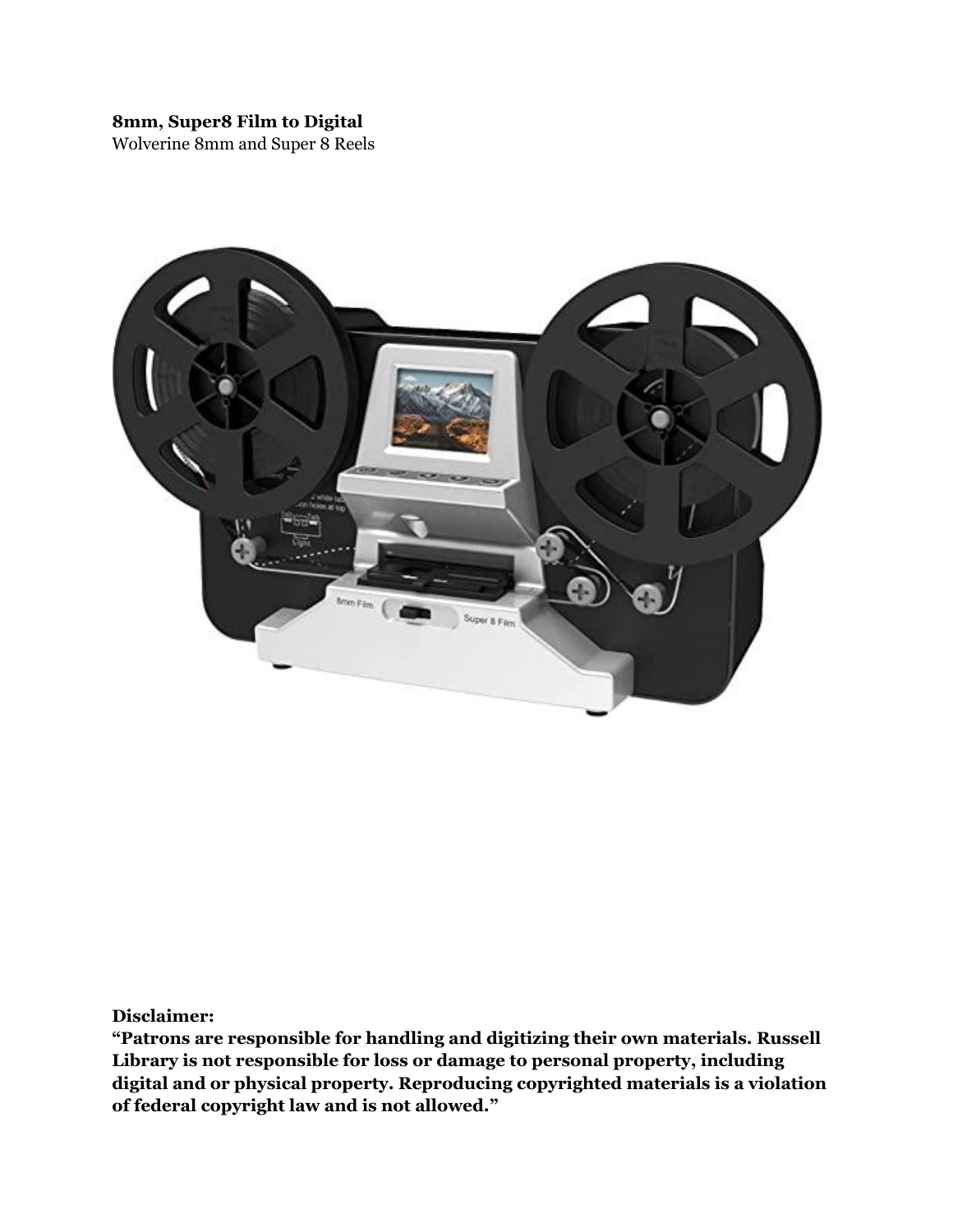### **Difference Between Super 8 and 8 mm Film**



### **Function of Buttons**

- 1. Power button: To turn power on or off
- 2. Up or Down arrow buttons: To highlight Menu item on the viewer (small screen)
- 3. Enter/Start/Stop button: To Start/Stop
- 4. Menu button Menu Selection below

| Record                                                 | <b>Exposure</b> | <b>Frame ADJ</b>                | Default Setting                               |
|--------------------------------------------------------|-----------------|---------------------------------|-----------------------------------------------|
| Playback                                               | Sharpness       | Language                        | <b>Version (More <math>\mathbf{v}</math>)</b> |
| Rewind (More $\mathbf{v}$ )   USB (More $\mathbf{v}$ ) |                 | $ $ Format (More $\mathbf{v}$ ) |                                               |
| 1st page                                               | 2nd page        | 3rd page                        | 4th page                                      |

# **Directions**

- 1. Turn on/off MovieMaker Press power button to turn MovieMaker on/off.
- 2. Open the film door tab left to flip open the door.
- 3. Mount the Reels and Film a. If your film reel has an 8 mm (small) mounting hole, mount the reel directly to the left shaft, otherwise use the provided reel adapter.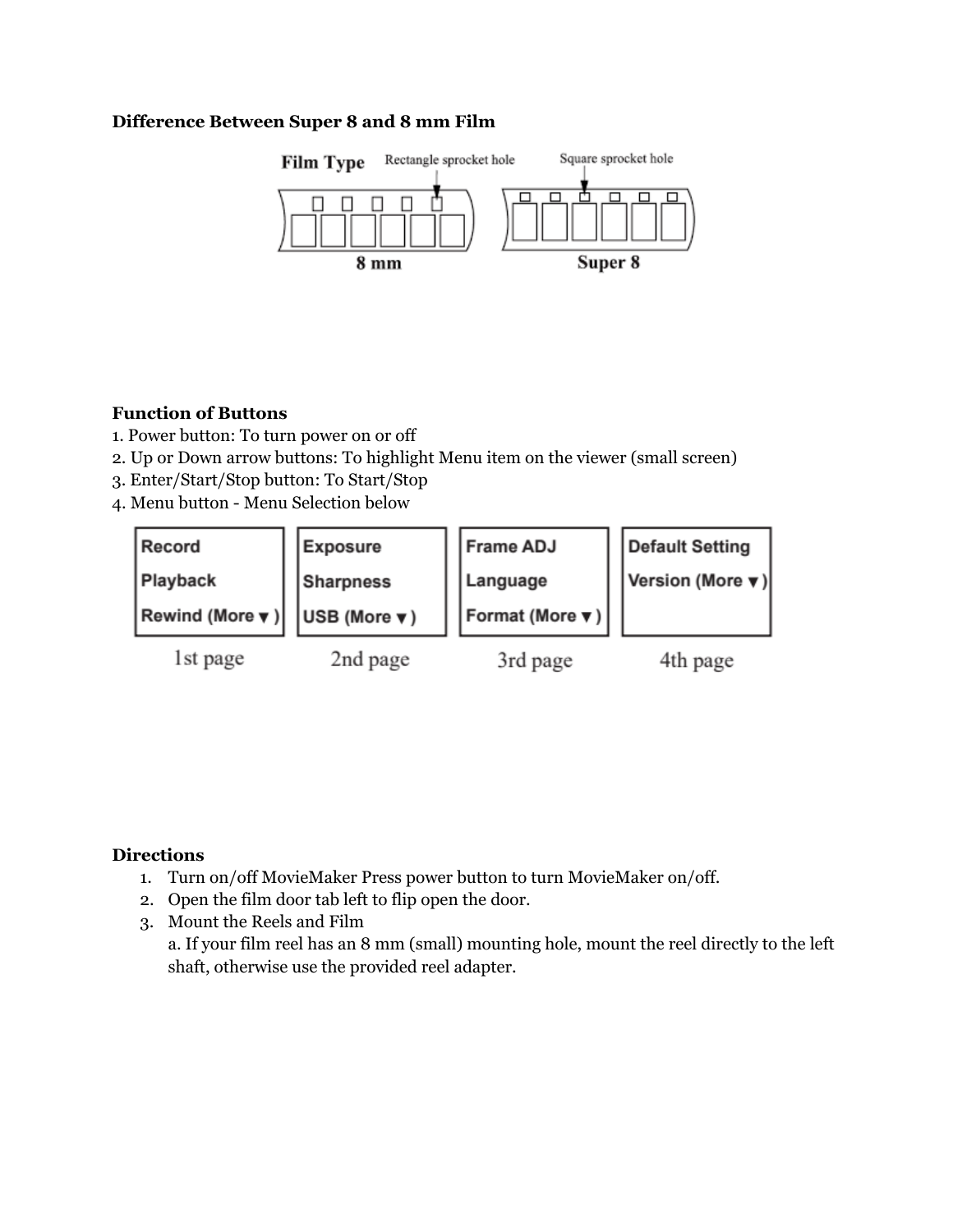### **Steps to place film on table**

- 1. Place and hold film underneath Tab #1
- 2. Twist film slightly and clip film underneath Tab #2
- 3. Twist film slightly and clip film underneath Tab #3
- 4. Make sure the sprocket is in the small feeder above tab #3 if not the film will not move



Make sure the film is properly placed underneath all 3 white tabs, then close the flap door.



### **Recording**

- 1. Move the Film Selection Lever left (8 mm) or right (Super 8) to select the film type, then press (Enter/Start) button.
- 2. Press (Enter/Start) to start recording, a red blinking dot will appear in the upper left hand corner of the small screen
- 3. It will stop recording 2 seconds after the user pressed the (Enter/Stop) button.
- 4. The film is recorded frame by frame (10 minutes of Super8 = 1 hour and 30 minutes)





**Film Type Lever** 

# **Upload Recording to Computer**

- Plug in the included USB cable to upload recorded MP4 files.
- The SD memory card is read as an External Drive. The stored MP4 files are located under the directory of FilmScanner/MOVIE.